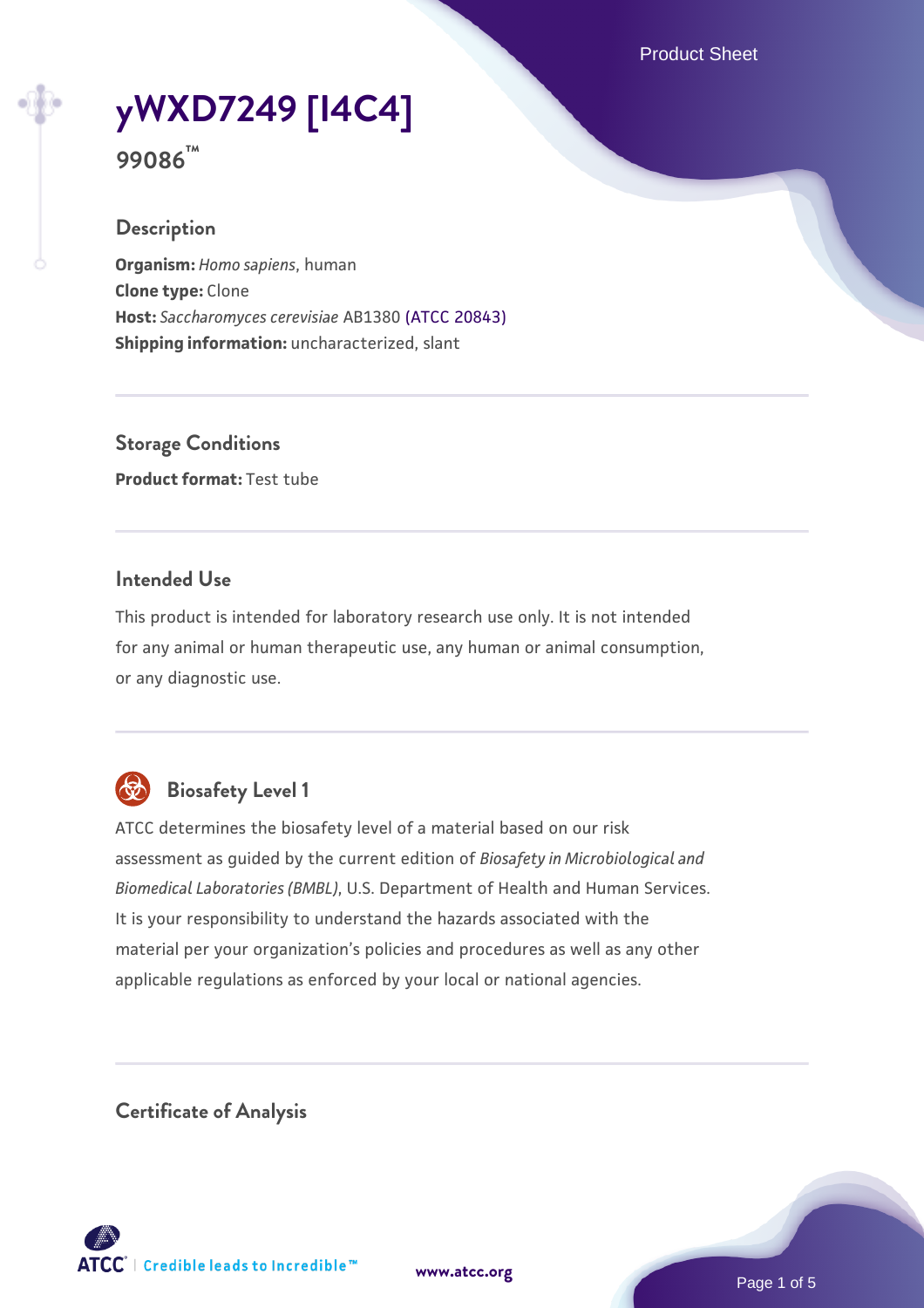For batch-specific test results, refer to the applicable certificate of analysis that can be found at www.atcc.org.

## **Insert Information**

**Type of DNA:** genomic **Genome:** Homo sapiens **Chromosome:** X **Gene name:** DNA Segment **Gene product:** DNA Segment **Contains complete coding sequence:** Unknown

#### **Vector Information**

**Type of vector:** YAC **Markers:** SUP4; URA3; TRP1

#### **Growth Conditions**

**Medium:**  [ATCC Medium 1245: YEPD](https://www.atcc.org/-/media/product-assets/documents/microbial-media-formulations/1/2/4/5/atcc-medium-1245.pdf?rev=705ca55d1b6f490a808a965d5c072196) **Temperature:** 30°C

#### **Notes**

More information may be available from ATCC (http://www.atcc.org or 703- 365-2620).

## **Material Citation**

If use of this material results in a scientific publication, please cite the



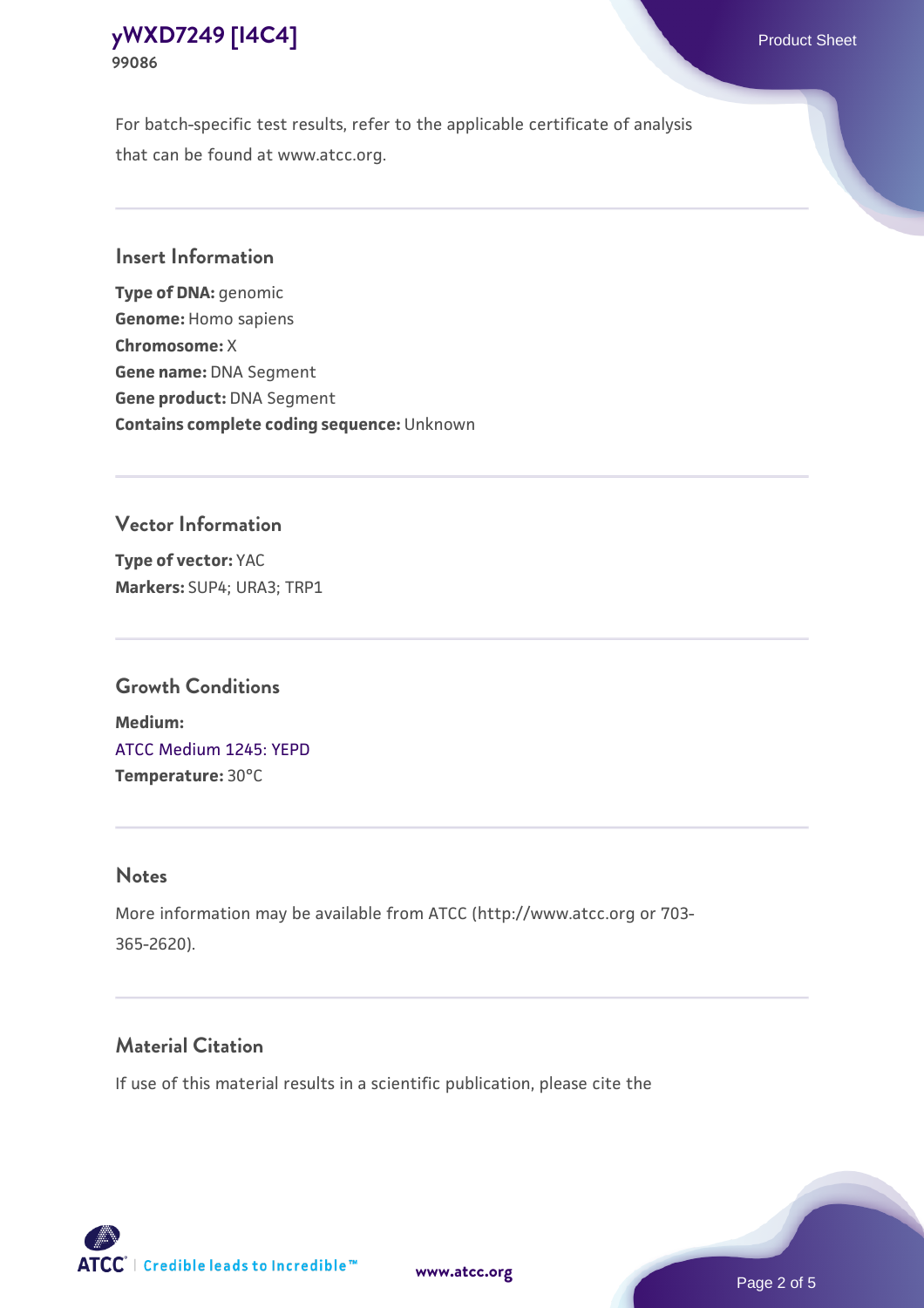material in the following manner: yWXD7249 [I4C4] (ATCC 99086)

## **References**

References and other information relating to this material are available at www.atcc.org.

## **Warranty**

The product is provided 'AS IS' and the viability of ATCC® products is warranted for 30 days from the date of shipment, provided that the customer has stored and handled the product according to the information included on the product information sheet, website, and Certificate of Analysis. For living cultures, ATCC lists the media formulation and reagents that have been found to be effective for the product. While other unspecified media and reagents may also produce satisfactory results, a change in the ATCC and/or depositor-recommended protocols may affect the recovery, growth, and/or function of the product. If an alternative medium formulation or reagent is used, the ATCC warranty for viability is no longer valid. Except as expressly set forth herein, no other warranties of any kind are provided, express or implied, including, but not limited to, any implied warranties of merchantability, fitness for a particular purpose, manufacture according to cGMP standards, typicality, safety, accuracy, and/or noninfringement.

## **Disclaimers**

This product is intended for laboratory research use only. It is not intended for any animal or human therapeutic use, any human or animal consumption, or any diagnostic use. Any proposed commercial use is prohibited without a license from ATCC.

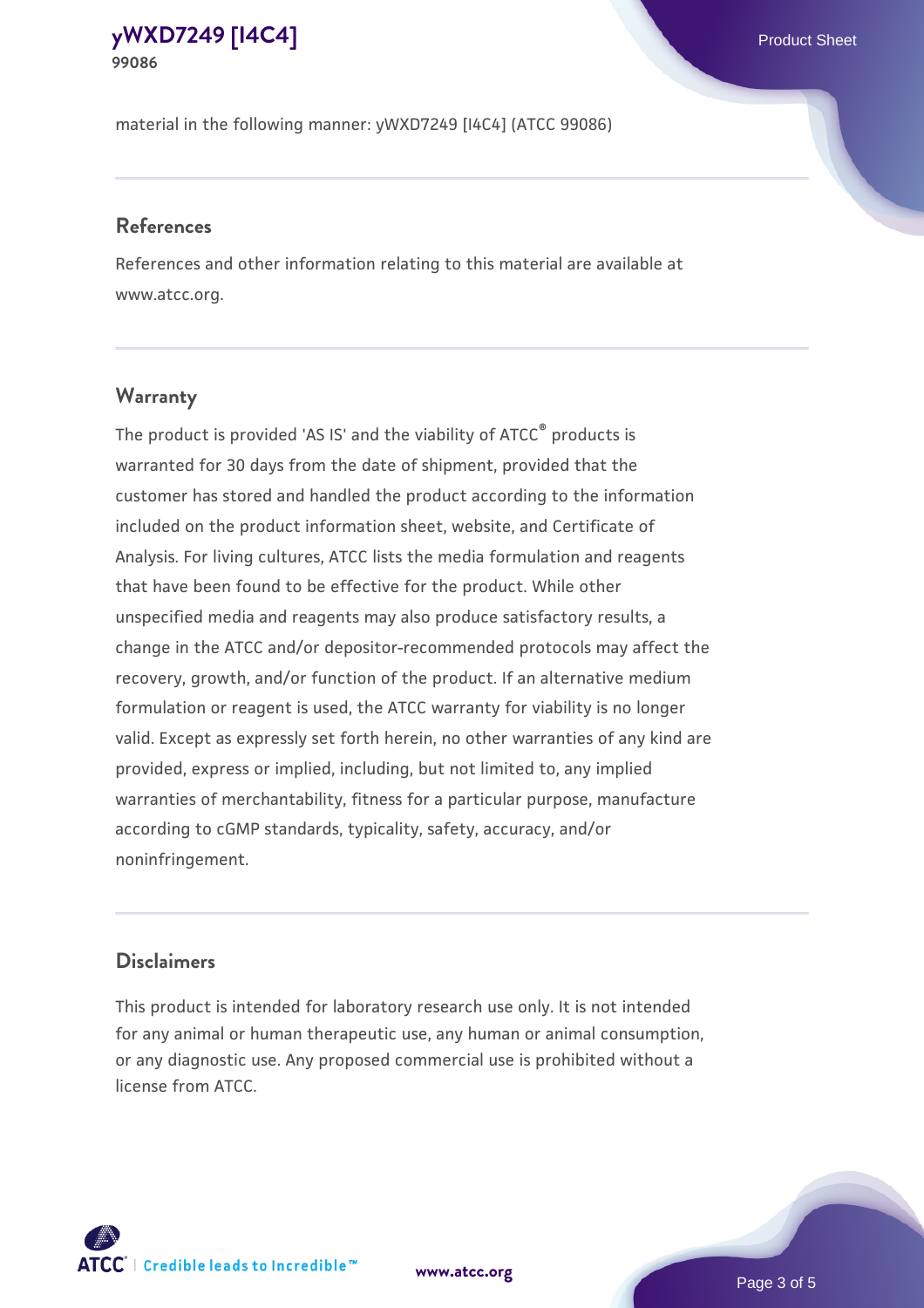While ATCC uses reasonable efforts to include accurate and up-to-date information on this product sheet, ATCC makes no warranties or representations as to its accuracy. Citations from scientific literature and patents are provided for informational purposes only. ATCC does not warrant that such information has been confirmed to be accurate or complete and the customer bears the sole responsibility of confirming the accuracy and completeness of any such information.

This product is sent on the condition that the customer is responsible for and assumes all risk and responsibility in connection with the receipt, handling, storage, disposal, and use of the ATCC product including without limitation taking all appropriate safety and handling precautions to minimize health or environmental risk. As a condition of receiving the material, the customer agrees that any activity undertaken with the ATCC product and any progeny or modifications will be conducted in compliance with all applicable laws, regulations, and guidelines. This product is provided 'AS IS' with no representations or warranties whatsoever except as expressly set forth herein and in no event shall ATCC, its parents, subsidiaries, directors, officers, agents, employees, assigns, successors, and affiliates be liable for indirect, special, incidental, or consequential damages of any kind in connection with or arising out of the customer's use of the product. While reasonable effort is made to ensure authenticity and reliability of materials on deposit, ATCC is not liable for damages arising from the misidentification or misrepresentation of such materials.

Please see the material transfer agreement (MTA) for further details regarding the use of this product. The MTA is available at www.atcc.org.

## **Copyright and Trademark Information**

© ATCC 2021. All rights reserved. ATCC is a registered trademark of the American Type Culture Collection.

**Revision**



**[www.atcc.org](http://www.atcc.org)**

Page 4 of 5